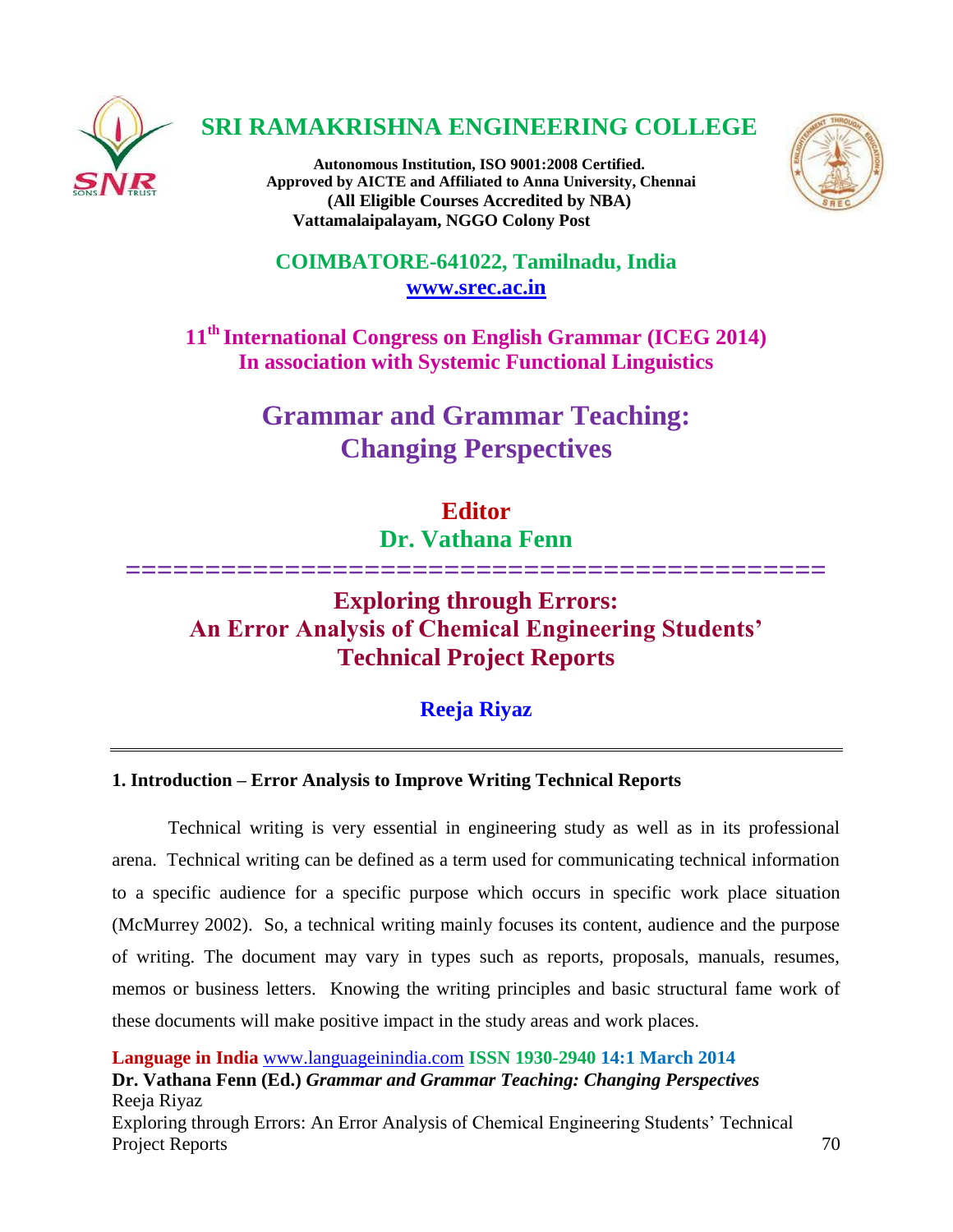Most languages are characterized by certain components such as phonetics (production of sounds) phonology (study of sounds) morphology (study of forms- creating words), syntax (from words to sentence) and its semantics (meaning). It indicates that no language can exist without these components which are part of grammar. However, grammar has not always been defined in these terms. But linguistic accuracy is important especially for written communication and it relates to the presence of the above mentioned elements.

Understanding the difficulty of engineering students in structuring an effective report, an error analysis would be a feasible approach to benefit teachers as well students to know more about the errors and needs of students in their written discourse which may focus either syntax or semantics.

#### **2. Error Analysis in Teaching and Learning**

Error Analysis (EA) has taken its role as one of the major aspects in the area of teaching and learning especially in language learning in order to reflect learners' understanding on specific areas of study. Selinker (1992, p. 150) has given vital role for errors because making errors can be regarded as "a device the learner uses in order to learn". Corder (1974) mentions the importance of studying error as a part of investigation of the process of language learning. He stresses that the errors denote the linguistic development of a leaner and the learning process (p.125). EA is a technique to identify, classify the unacceptable forms produced by a learner which also can be systematically interpret using the principles and procedures based on linguistics advises. The difference between "error" and "mistakes" needs to be clearly differentiated. Learners commit errors as part of learning which is considered as a limitation of their performance which could be corrected. Learners do not realize that they are wrong and they repeat systematically. Mistakes are non-systematic which could be because of a slip of the tongue or pen. (Crystal, 1980)

Analysis of errors needs to be done with utmost care because there are errors which may come under the category of either one or the other type. Researchers point out that there may

#### **Language in India** [www.languageinindia.com](http://www.languageinindia.com/) **ISSN 1930-2940 14:1 March 2014**

**Dr. Vathana Fenn (Ed.)** *Grammar and Grammar Teaching: Changing Perspectives* Reeja Riyaz Exploring through Errors: An Error Analysis of Chemical Engineering Students' Technical Project Reports 71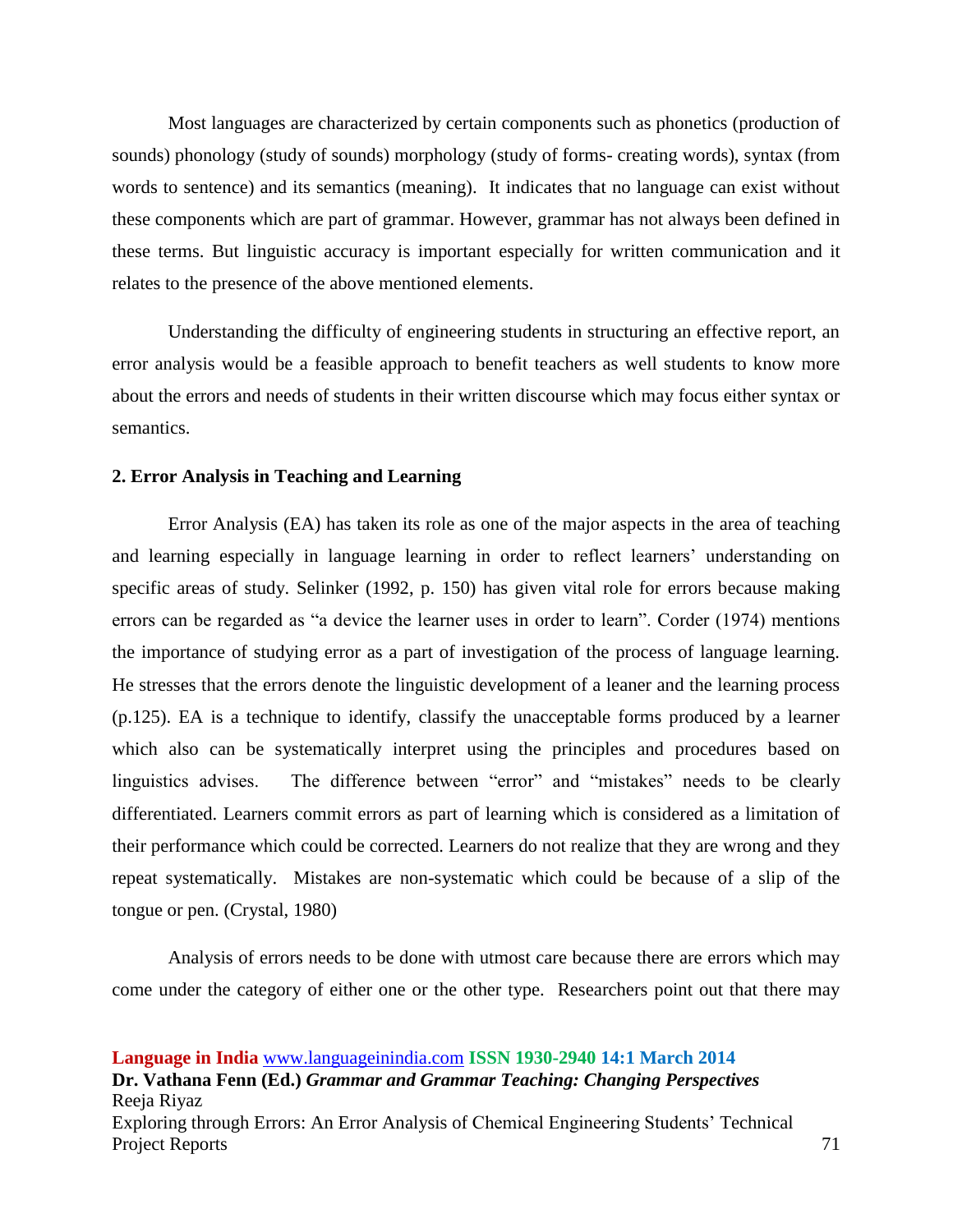have difficulty in assigning the errors into or the other which they call it as "ambiguous goofs" (Dulay & Burt 1974b, p.115).

## **1.1. Interlingual and Intralingual Errors**

Corder (1971) defines interlingual errors as the errors which occur when L1 patterns, system or rules effect or prevent the learner from acquiring a new or second language. According to Richards (1974) Intralingual errors are due to the partial exposure to the target language which encourage learners to generalize not only that no structure of mother tongue is involved. The learner, in this case, tries to "derive the rules behind the data to which he/she has been exposed, and may develop hypotheses that correspond neither to the mother tongue nor to the target language" (Richards, 1974, p. 6).

## **2. Research Questions**

- 1. What are the main errors Omani chemical engineering students make in their project reports ?
- 2. What teaching strategies could be implemented to help students overcome these problems?

#### 3. **Error Identification and Analysis**

A qualitative approach was applied to analyse 12 students' project report. The four steps included selection, identifying, classifying and defining the errors. Brown (1994, pp. 207-211) and Ellis (1995, pp. 51-52) elaborated on this model. Ellis (1997, pp. 15-20) and Hubbard et al*.*  (1996, pp. 135-141) explained how to **identify and analyze** learners' errors in this model. First step is S**election of** effected language area which is followed by the **identification** proecess. Then the errors are **classified**. After grammatical analysis of each error, an **explanation** of different types of errors will be given.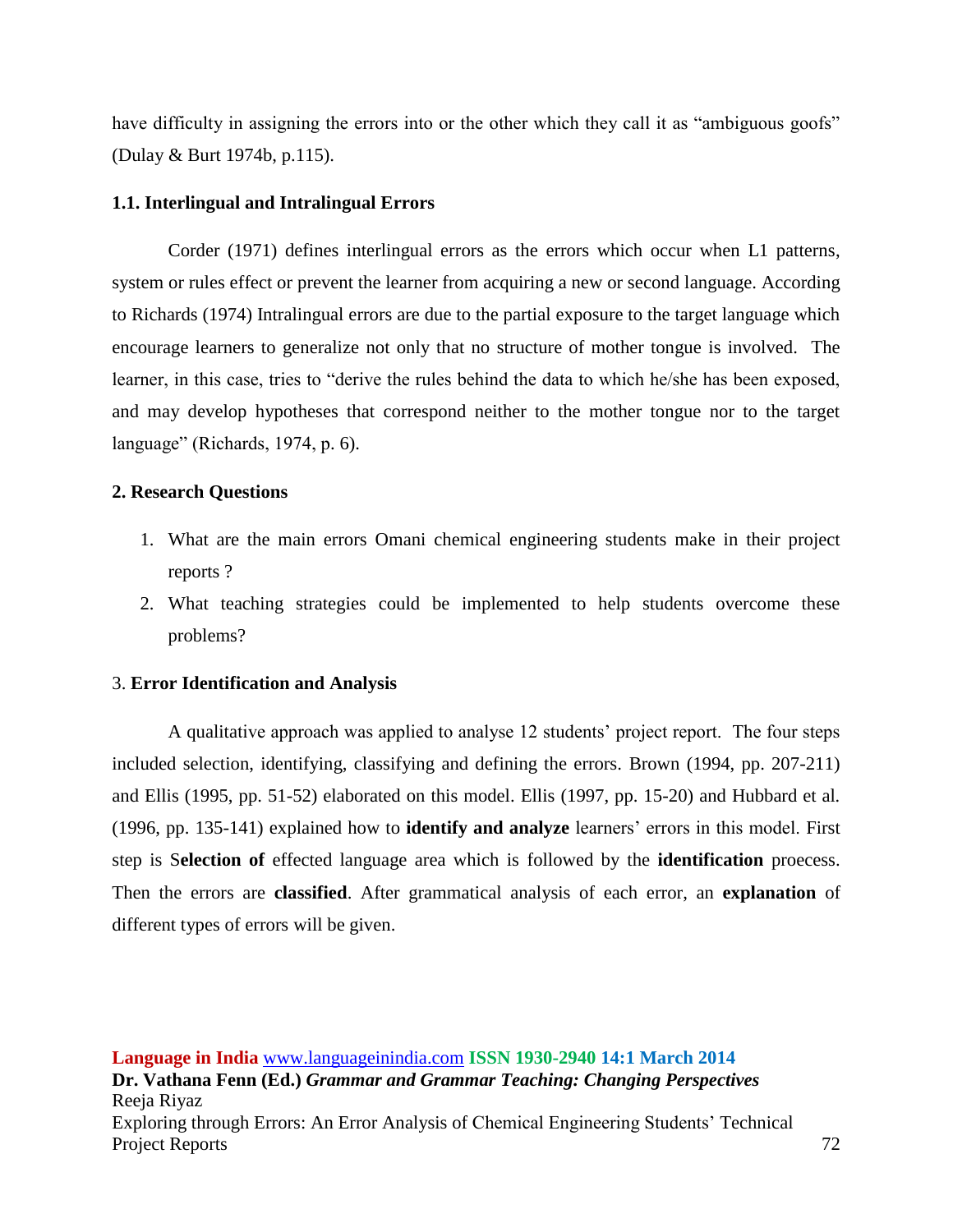To analyse students' errors, Level 4  $(4<sup>th</sup>$  year) 10 chemical engineering students' project reports were taken. Because of the word count of each report (around 10000 words), only the introduction, discussion and analysis and conclusion sections were considered for analysis.

First the errors - the word, phrase or clause - were highlighted to show exactly where the problem lies in. Then the problems were defined and classified into different sections in order to specify the types of errors. The errors were identified and classified as for example: error type is verb, classification of error type is wrong combination of subject and verb. The errors were identified as follows: Lexical Errors, Errors in the use of nouns, Concord Errors, Errors in the use of prepositions, Errors with verbs and tenses, Errors with voice, sentence structure, missing of vital elements of genre, cohesion and coherence to name few.

For a detailed analysis and thorough identification, the errors were categorized by following Ferris' (2005) model. The categorization can be explained below in fig: 1.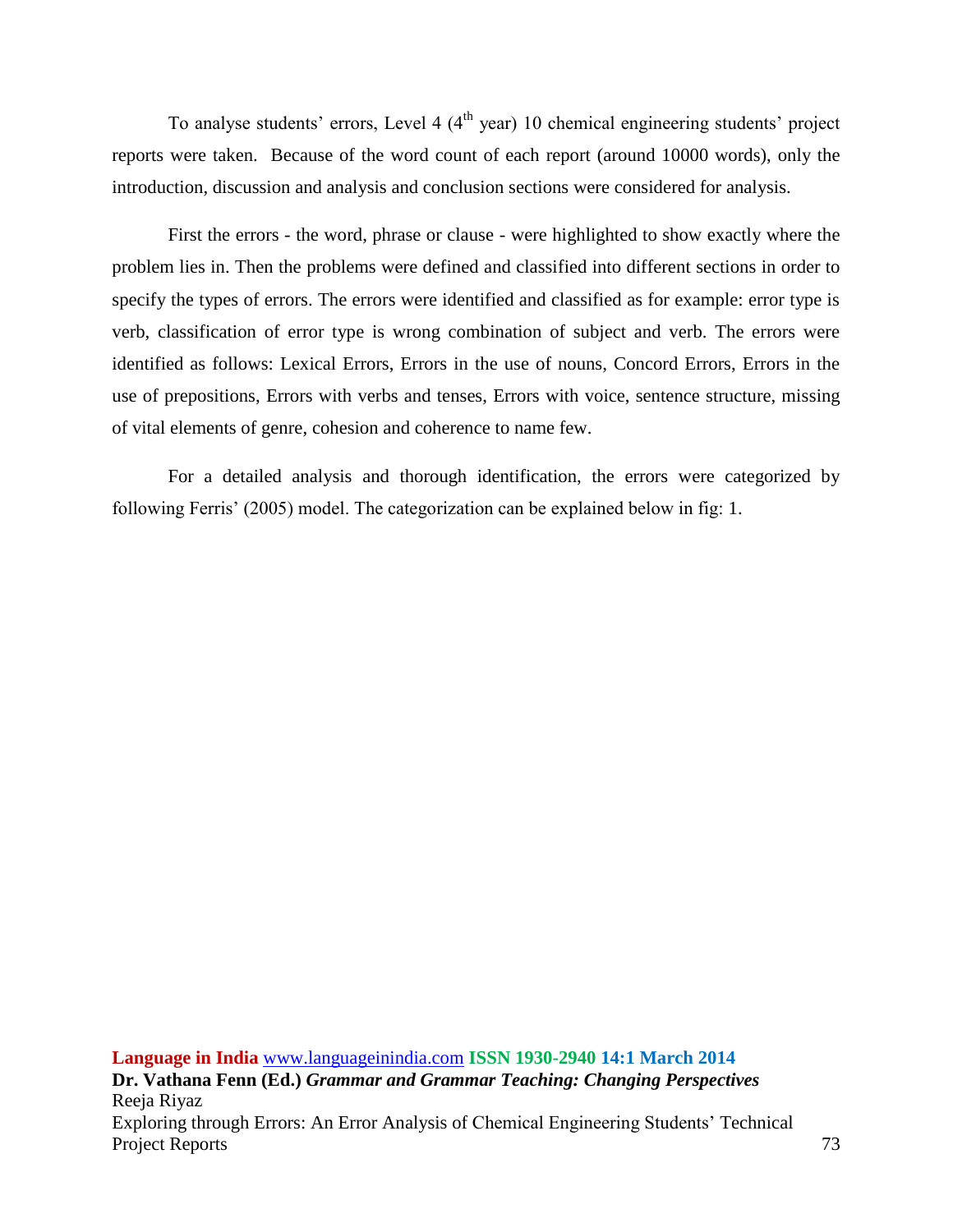

Sentence structure, Run-ons, Fragments

Word choice, Word form, Informal usage,

Idiom error, Pronoun error

**Language in India** [www.languageinindia.com](http://www.languageinindia.com/) **ISSN 1930-2940 14:1 March 2014 Dr. Vathana Fenn (Ed.)** *Grammar and Grammar Teaching: Changing Perspectives* Reeja Riyaz Exploring through Errors: An Error Analysis of Chemical Engineering Students' Technical Project Reports 74 Sentence structure mainly deals with sentence construction such as incomplete or fragmented sentences. The problems in report structuring aims at each section of the report for example, forming thesis statement in introduction, or judgment and critical analysis in literature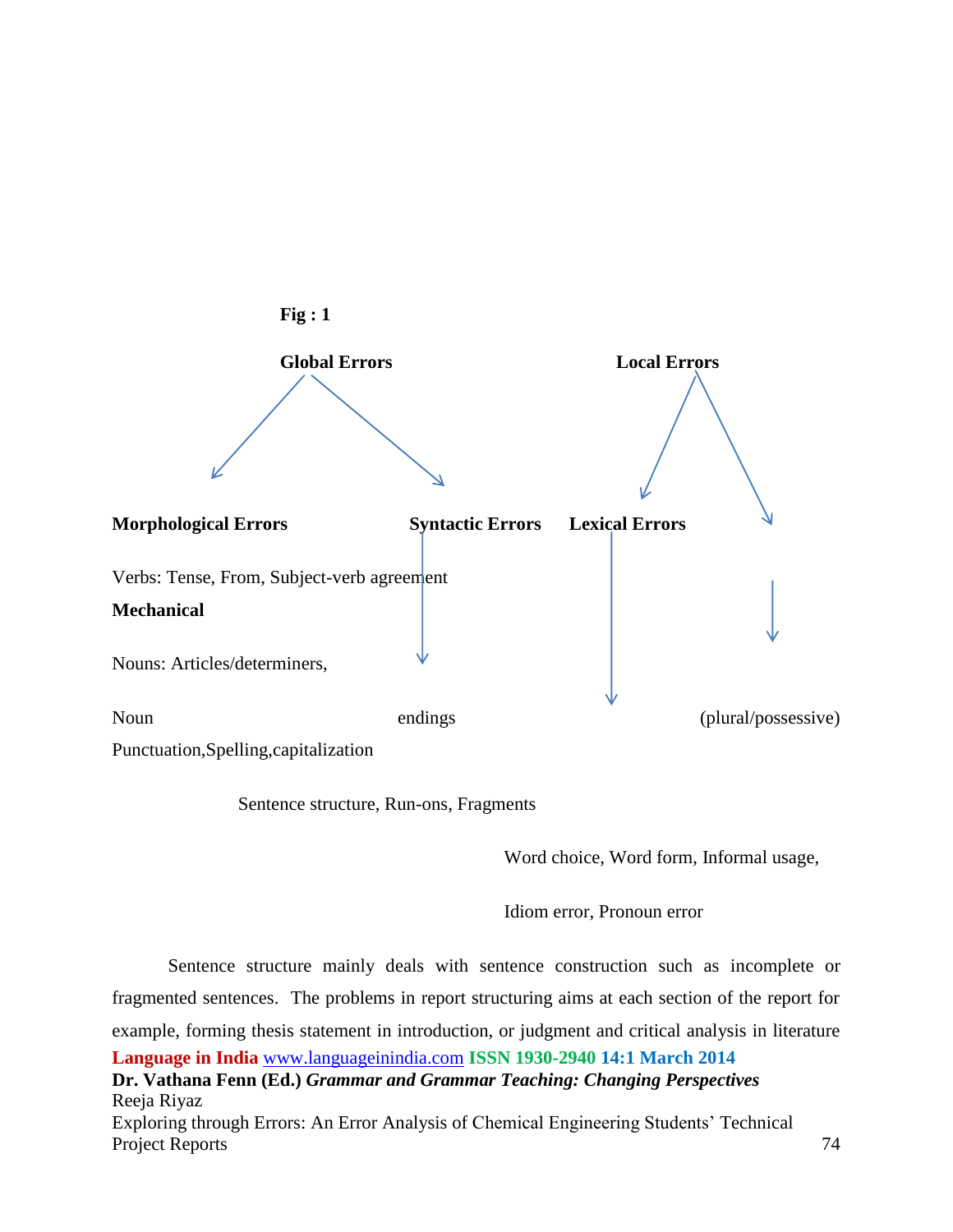review. The identified errors were segregated mainly under syntax, semantic and paragraph level that is cohesion and coherence of a text.

#### **4. Findings: Samples of Errors**

Table 1 presents the examples of how the four elements of classifying errors based on studies (Duskova, 1979; Zughoul, 1991; Shalaby *et al*, 2007; Zimmermann and Schmitt, 2002; Llach, 2005; Hemchua and Schmitt, 2006) were used in illustrating various errors. Broad terms such as word choice, spelling errors, subject/verb agreement, omission, over generalization etc. were used to separate the type of errors depending on the nature. Such identification would help to examine the errors more closely which also prompts students in examining their own errors.

#### **Table 1: Error Analysis**

| <b>Identification of Error</b>          | <b>Error categories</b> | <b>Classification</b> | <b>Explanation</b> | No.<br><b>of</b> |
|-----------------------------------------|-------------------------|-----------------------|--------------------|------------------|
|                                         |                         | of error              | of errors          | errors           |
| It is widespread used for gas           | Global<br>error/        | Word order            | Word order         | 250              |
| industry.                               | Morphological           |                       |                    |                  |
| The project experiment in               | Global                  | <b>SVA</b>            | Subject            | 816              |
| the labs were carried out to            | error/Morphologi        |                       | singular<br>but    |                  |
| find the unsteady state                 | cal                     |                       | verb plural        |                  |
| These aromatic <b>gasolines</b> may     | Global<br>error/        | Plural                | Unnecessary        | 55               |
| cause damage to elastomers.             | Morphological           |                       | insertion<br>of    |                  |
|                                         |                         |                       | plural markers     |                  |
| The fuel suitable for vehicles          | Global<br>error/        | Uncountable           | Plural/singula     | 98               |
| were coal tar distillates.              | Morphological           |                       | r                  |                  |
| It is <b>clears</b> that no system ever | Global<br>error/        | Verb                  | Inappropriate      | 280              |
|                                         | Morphological           |                       | verb               |                  |
|                                         |                         |                       | construction       |                  |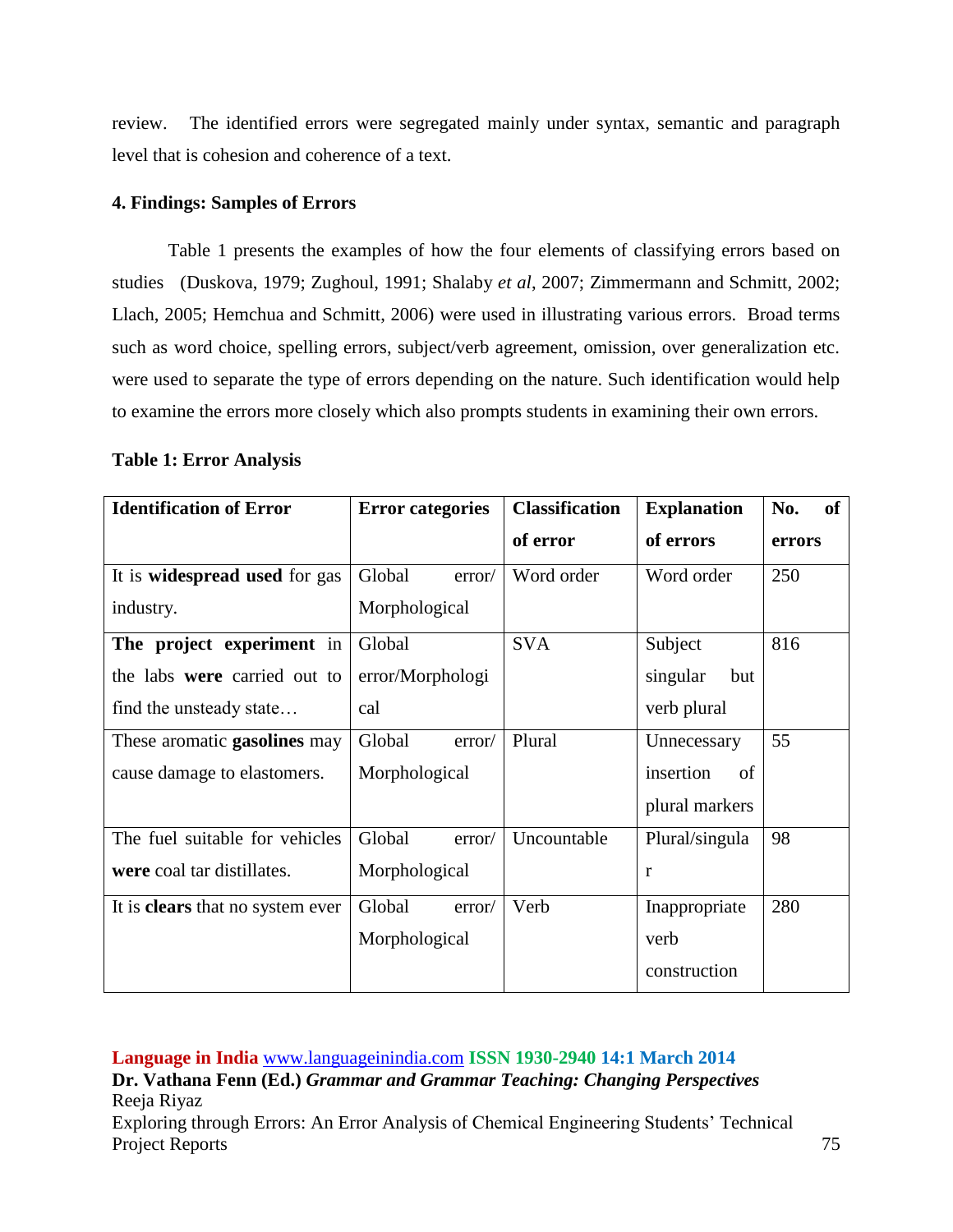| <b>Collection</b><br>is<br>direct<br>by | Global<br>error   | Noun/omission  | Omission<br>of | 180 |
|-----------------------------------------|-------------------|----------------|----------------|-----|
| temperature<br>measurement              | /morphological    |                | direct subject |     |
| using<br>thermocouples<br>and           |                   |                |                |     |
| thorough<br>analysis<br>of              |                   |                |                |     |
| interferograms of the flow              |                   |                |                |     |
| A flow that occurs by an                | Global<br>error/  | Sentence       | Fragmented     | 985 |
| external force such as pump             | syntactic         | structure      | clause         |     |
| for liquid and compressor for           |                   |                |                |     |
| gas when fluid moves on a               |                   |                |                |     |
| macroscopic scale in the form           |                   |                |                |     |
| of the circuit currents then it         |                   |                |                |     |
| the heat transfer caused by             |                   |                |                |     |
| convection.                             |                   |                |                |     |
| When young refining process             | Local<br>errors/  | Word           | Wrong<br>word  | 47  |
| specifically<br>designed<br>to          | Lexical           |                | choice         |     |
| hydrocarbons<br>provide                 |                   |                |                |     |
| components.                             |                   |                |                |     |
| relation<br>The<br>the<br>between       | Global<br>errors/ | Article/       | Omission/addi  | 84  |
| viscosity of the gasoline and           | morphological     |                | tion           |     |
| the heat transfer                       |                   |                |                |     |
| It<br>causing the<br>water<br>to        | Global<br>errors/ | Verb           | Wrong tense    | 385 |
| circulate and rise as the morphological |                   |                |                |     |
| density decreasing.                     |                   |                |                |     |
| He said we have a micro-                | Local             | Informal usage | Contractions,  | 29  |
| fabricated device.                      | errors/lexical    |                | informal       |     |
| The gasoline is like other              | errors            |                | vocabulary     |     |
| alkanes sounded a bit heavy             |                   |                |                |     |
| in the vapor phase                      |                   |                |                |     |

**Language in India** [www.languageinindia.com](http://www.languageinindia.com/) **ISSN 1930-2940 14:1 March 2014**

**Dr. Vathana Fenn (Ed.)** *Grammar and Grammar Teaching: Changing Perspectives* Reeja Riyaz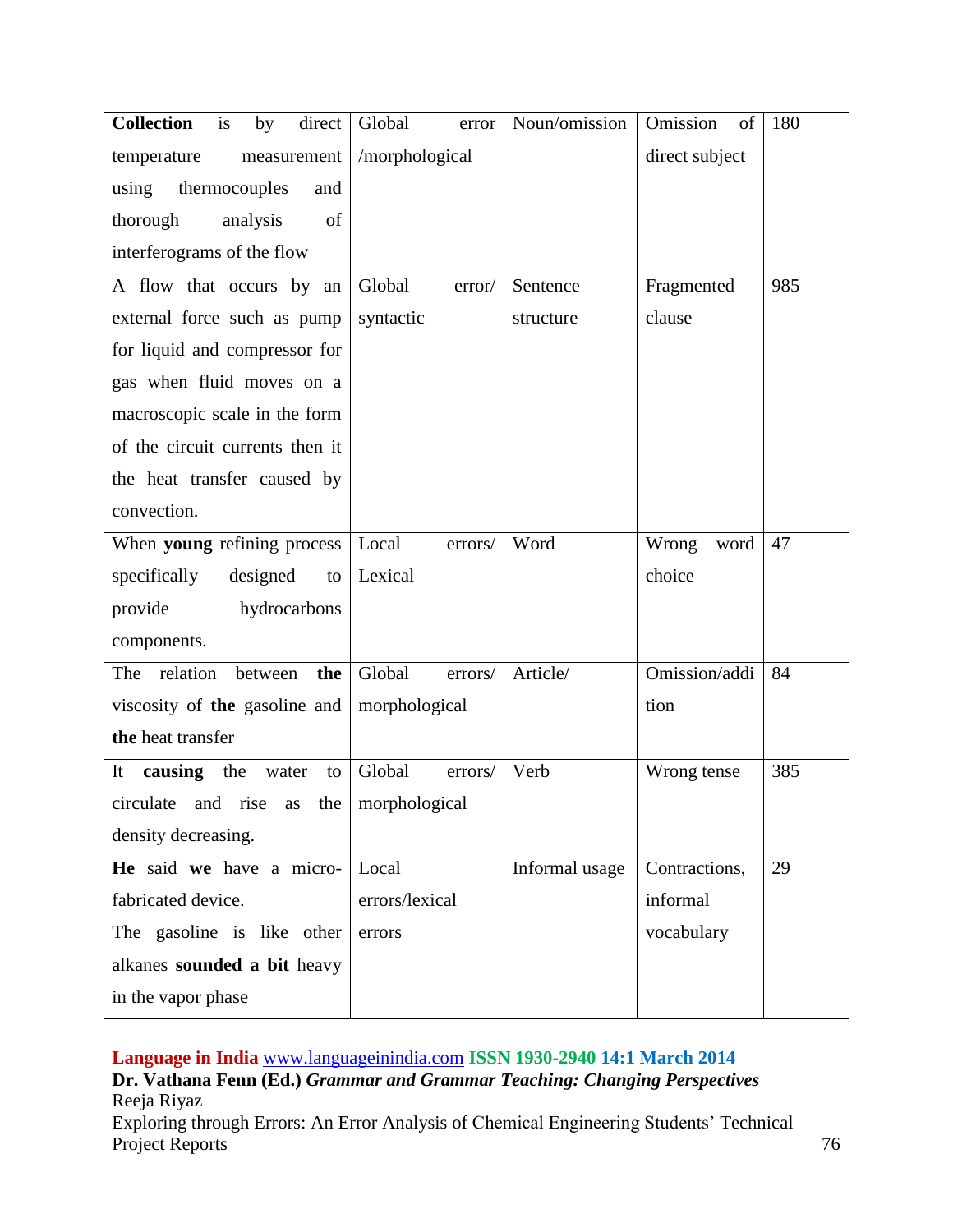| The result is equivalent with   | Global            | Preposition | Wrong            | 227 |
|---------------------------------|-------------------|-------------|------------------|-----|
| the earlier reading.            | errors/morphologi |             | preposition      |     |
|                                 | cal               |             |                  |     |
| The office has five rooms in it | Global            | Reference   | wrong            | 145 |
|                                 | /morphological    | error       | pronoun/         |     |
|                                 |                   |             | demonstrative    |     |
|                                 |                   |             | determiners to   |     |
|                                 |                   |             | use              |     |
| the<br>And<br>had<br>compressor | Local             | Punctuation | Use of comas,    | 84  |
| removed for the further test.   | error/mechanical  |             | with<br>starting |     |
|                                 |                   |             | conjunctions,    |     |

## **Graph 1: No. of errors**

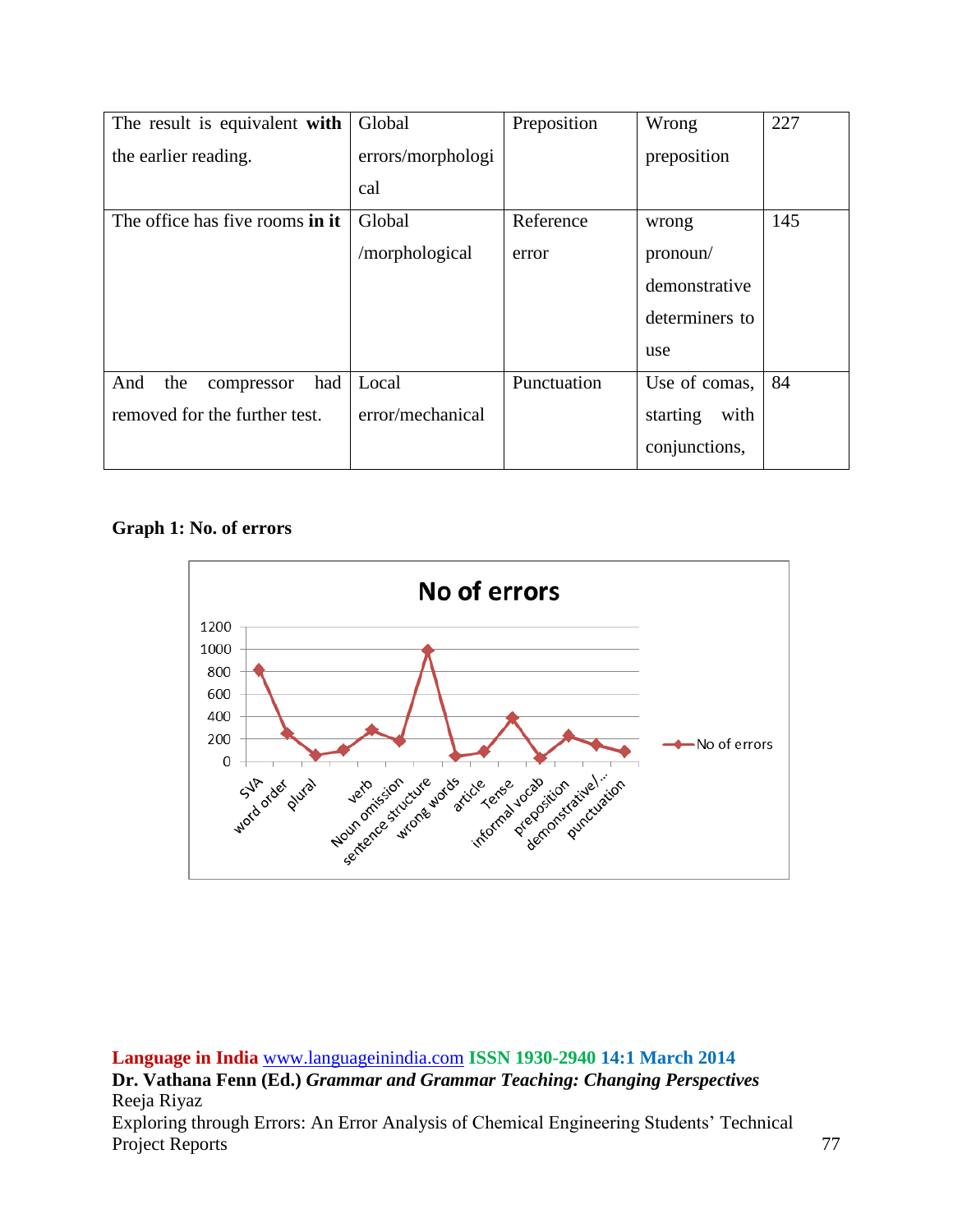**Table 2: The percentage of errors** 

|                       | No<br><b>of</b> |                |
|-----------------------|-----------------|----------------|
| <b>Type of errors</b> | errors          | percentage     |
| <b>SVA</b>            | 816             | 22             |
| word order            | 250             | $\overline{7}$ |
| plural                | 55              | $\overline{2}$ |
| countable/uncountable | 98              | 3              |
| verb                  | 280             | 8              |
| Noun omission         | 180             | $\overline{5}$ |
| sentence structure    | 985             | 27             |
| wrong words           | 47              | $\mathbf{1}$   |
| article               | 84              | $\overline{2}$ |
| Tense                 | 385             | 11             |
| informal vocab        | 29              | $\overline{1}$ |
| preposition           | 227             | 6              |
| demonstrative/        | 145             | $\overline{4}$ |
| determiners           |                 |                |
| punctuation           | 84              | $\overline{2}$ |
| Total                 | 1248            |                |

## **5. Discussion and Analysis**

**Language in India** [www.languageinindia.com](http://www.languageinindia.com/) **ISSN 1930-2940 14:1 March 2014**

**Dr. Vathana Fenn (Ed.)** *Grammar and Grammar Teaching: Changing Perspectives* Reeja Riyaz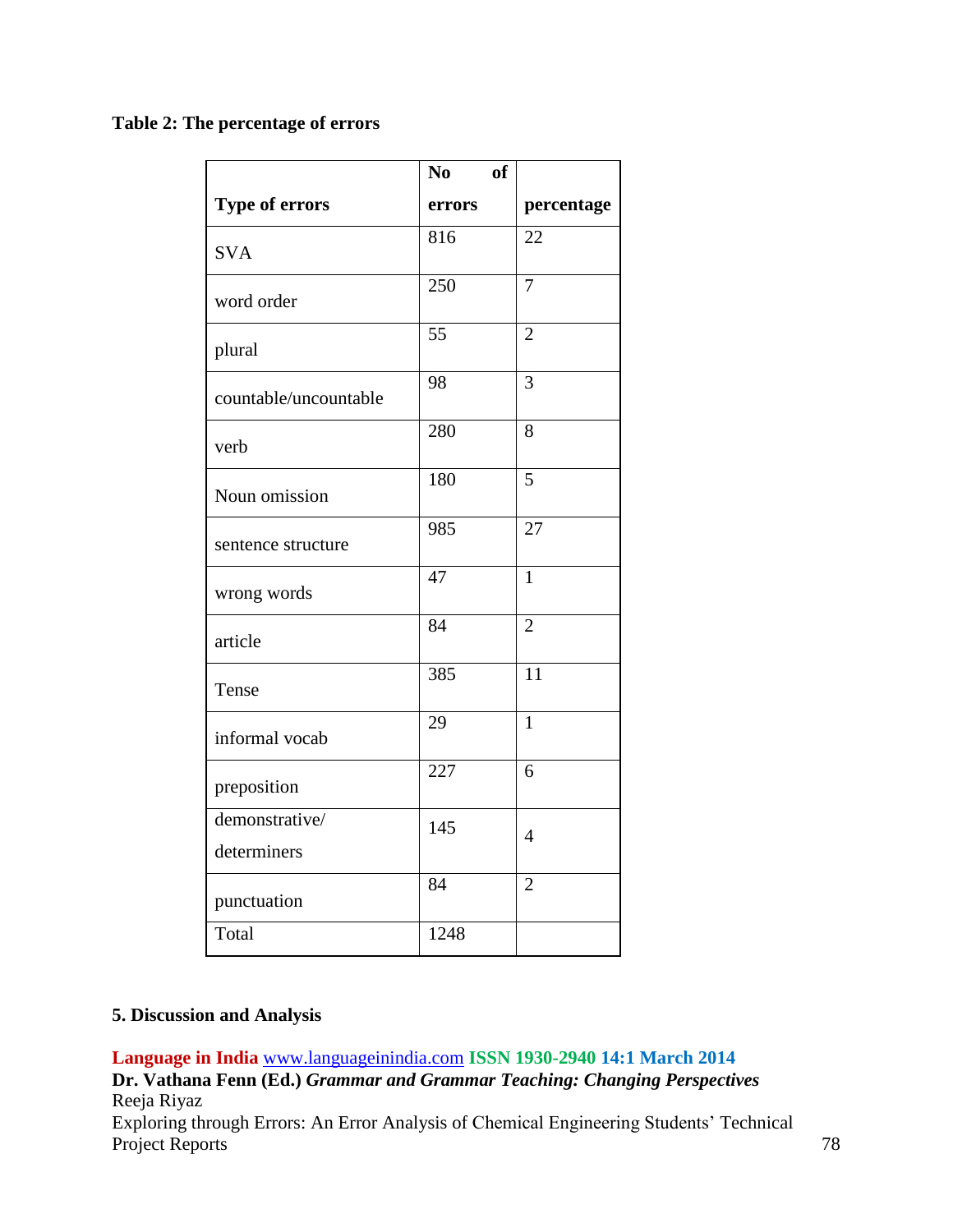The data for this study were drawn from the project report which students submitted at the end of the semester in level 4. The project in level 4  $(4<sup>th</sup>$  year) is a module running for a year. Students fix their project proposal and do their major research work in their first semester from which they produce Introduction and Literature review of the report. The second semester they devote their time in experiments, gathering result and completing their writing the report.

As shown in Table 1 and 2, the errors marked high are sentence structure (985), omission of subject (180), Subject verb agreement (816) word order (250) and wrong tense (385). Except wrong tense, the major problem suffered in the area of structuring meaningful sentences. The errors committed in subject verb agreement, word order, sentence structuring/fragmented sentences and omission of subject which hinder students from making meaningful complex sentences especially where the concise writing is very much in need. Diab, (1996) observed that arabic students make syntactic errors because "in English, items in series are separated by commas and the conjunction 'and' is used just before the last word. In contrary to English, in Arabic, each item in a series is preceded by the conjunction". Constant contact with students and experience from writing classes, it is also observed that most of the students depend on google translator which translates word by word. The word order difference in Arabic and English causes SVA pattern change in translated sentences which also lead to fragmented form. Sometimes the translator fails to figure out the contextual meaning as well.

It is worth noticing that, few categories such as plural, wrong words, informal vocabulary, punctuation, articles are in a less scored category. It may be because level 4 students might have benefited with their research methodology module in their subject area which more or less deals with the structure of the report and research. The report is fully technical based and it is not timed essay. Project report is a final report of an engineering student which must be thoughtfully prepared in two semesters. Still students' work shows that they still struggle to frame complex and compound sentences in a concise manner. Inconsistencies in maintaining the tense and wrong use of preposition were the other categories where students faced problems. They add 'is' with other main verb as well as they confuse between simple past tense and perfect tense. For example, **it was been plotted by using the Math lab**. Preposition always have posed

**Dr. Vathana Fenn (Ed.)** *Grammar and Grammar Teaching: Changing Perspectives* Reeja Riyaz

**Language in India** [www.languageinindia.com](http://www.languageinindia.com/) **ISSN 1930-2940 14:1 March 2014**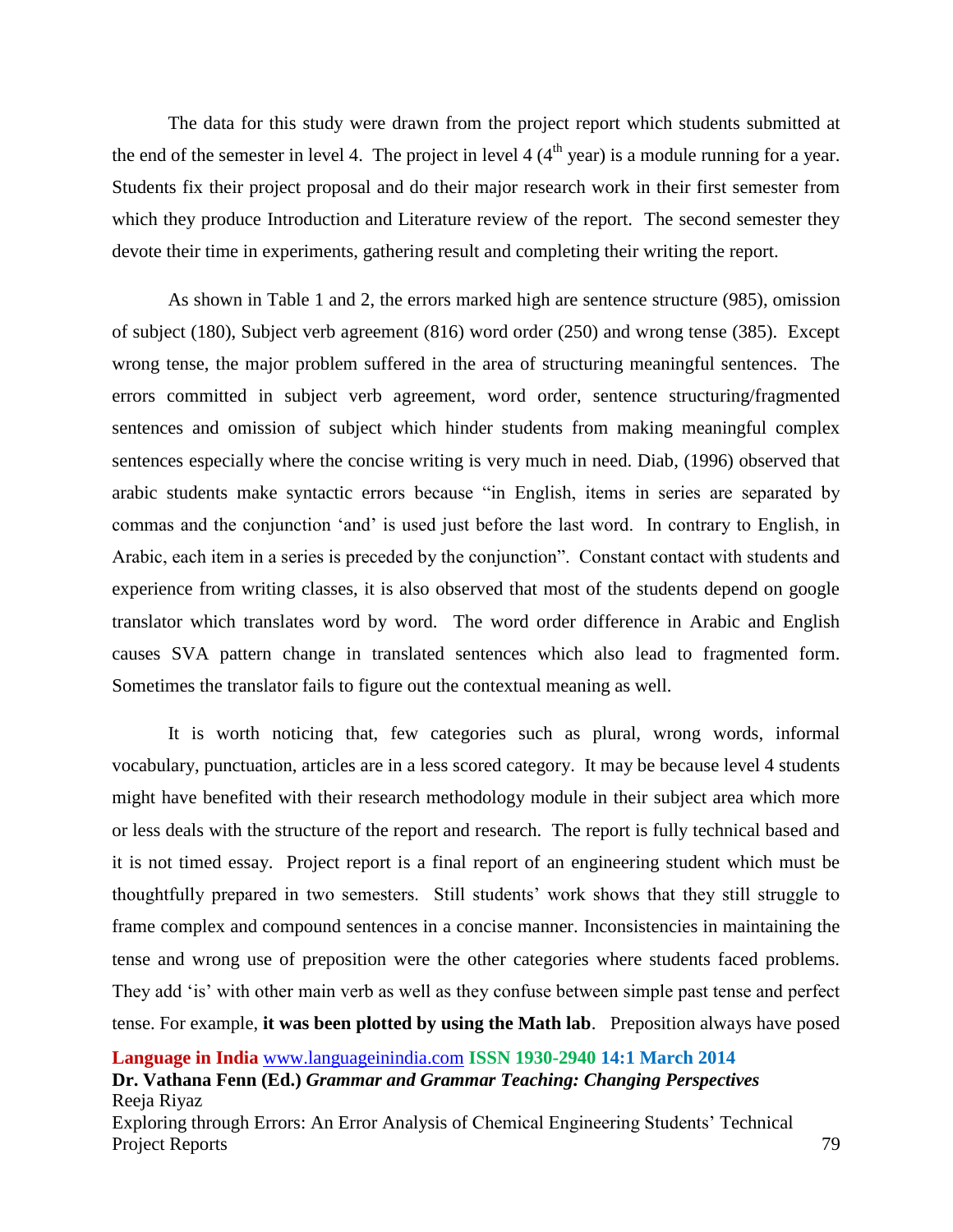difficulty to Arab students because various English prepositions have the same function. Scott and Tucker (1974) mentioned that while translating an Arabic preposition can be referred to other matching several English prepositions and the other way around. To my point of view, in other hand , depending to the results are few examples from students writing which shows their confusion. Looking at these errors category no one can argue that Arabic language influence hinder the mastery of English. Researchers like Duskova, 1979; Zughoul, 1991; Shalaby *et al*, 2007; Zimmermann and Schmitt, 2002; Llach, 2005; Hemchua and Schmitt, 2006 claim that these forms of errors are L2 based not L1. These errors are called developmental errors which caused by lack of exposure to the target language and sufficient knowledge to distinguish between form and use.

#### **Conclusion**

This study attempted to identify, categorise and describe the errors committed by level 4 students in chemical engineering stream. After having analysed the data gathered, the study concludes that out of 3665 errors, 2231errors related with sentence structuring which alarms that students faced serious problems in applying the grammatical rules in organizing and expressing their ideas in written form. In order to achieve the competency in writing, considerable measures to be taken to attain language proficiency. English support classes from Level 1-4 ( $1<sup>st</sup>$  year to  $4<sup>th</sup>$ ) year) must be entertained. The syllabus designers need to look into the needs of students which could focus more on different kinds of report writing with complex structure of sentence construction. The subject teachers also need to work hand in hand with language teachers to provide more English exposure. As Corder (1967) says "we cannot really teach language, we can only create conditions in which it will develop spontaneously in the mind in its own way".

The organizational part of the technical reports were not included in the analysis which may help to analyse other important aspects such as coherence, different elements of report, tone and style of report-writing.

====================================================================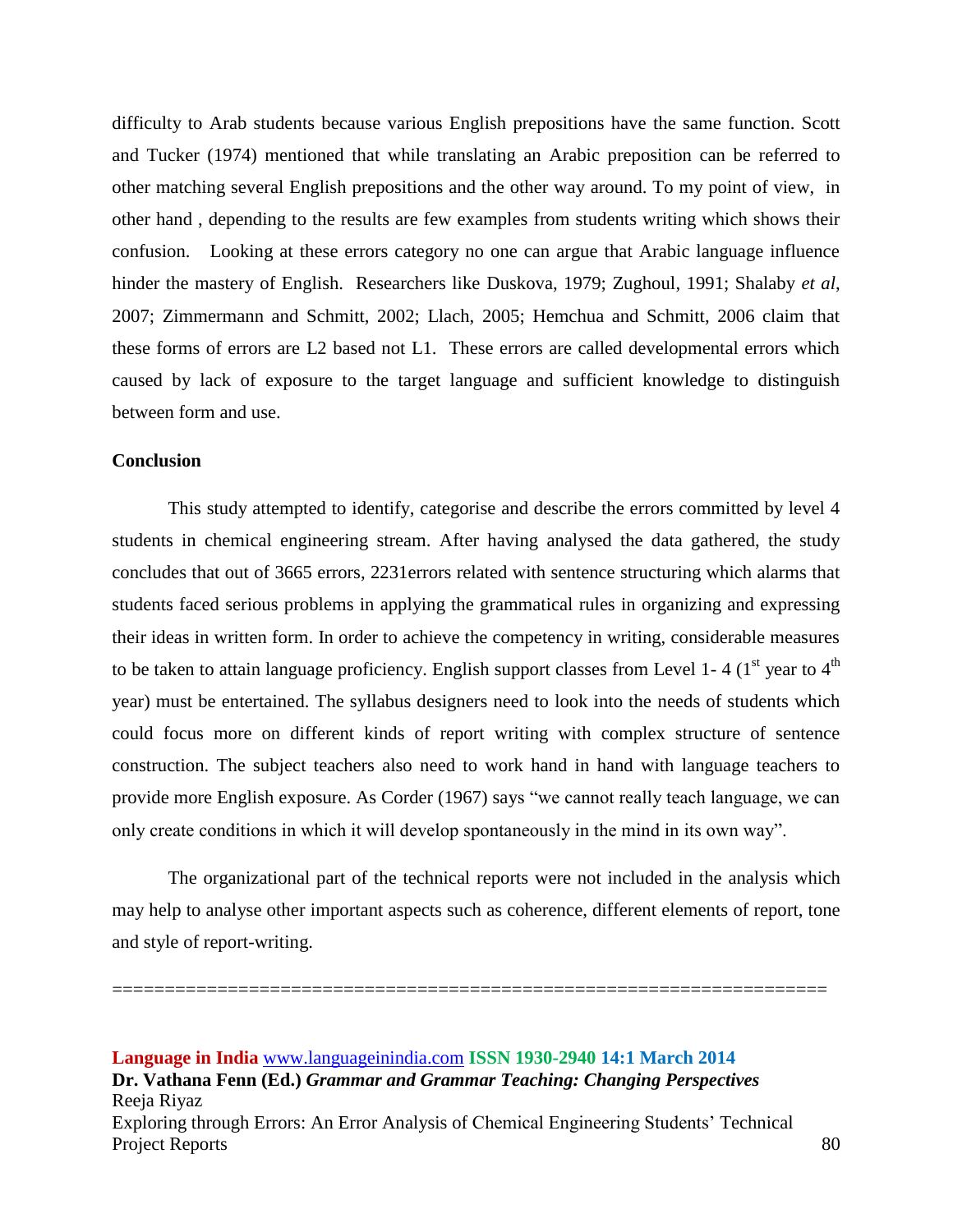#### **References**

i. Brown, D. B. (1994). *Principles of language learning and teaching*. 3<sup>rd</sup> ed. New Jersey:

ii. Corder, S.P. (1967). *The significance of learners' errors*. Reprinted in J.C.Richards (ed.) (1974, 1984) Error Analysis: Perspectives on Second Language Acquisition. London: Longman, pp. 19 - 27 (Originally in International Review of Applied Linguistics, 5 (4)).

iii. Corder, S.P. (1971). *Idiosyncratic errors and Error Analysis*. IRAL, 9, 2, 147-159. Reprinted in Richards (1974)

iv. Corder, S. P. (1974). Error Analysis. In J. P. B. Allen and S. Pit Corder (eds.) Techniques in Applied Linguistics (The Edinburgh Course in Applied Linguistics:3), London: Oxford University Press (Language and Language Learning), pp. 122-154.

v. Crystal, D 1980. *A First Dictionary of Linguistics arid Phonetics.* London Andre Deutsch.

vi. Diab, N. (1996). *The transfer of Arabic in the English writings of Lebanese students.* Retrieved January 5, 2003 from

<http://lael.pucsp.br/especialist/181diab.ps.pdf>

vii. Dulay, H. & Burt, M. (1974). *You can't learn without goofing*. In *Error analysis*. ed. J. C. Richards. London: Longman

viii. Duskova, L. (1979). On Sources of Errors in Foreign Language Learning. *IRAL*, *7*(1), 11-36.

ix. Ellis, R. (1995). *Understanding Second Language Acquisition*. Oxford: Oxford University Press.

x. Ellis, R. (1997). *SLA Research and Language Teaching*. Oxford: Oxford University Press.

xi. Hubbard, P., Jones, H., Thornton, B. and Wheeler, R. (1996). *A Training*

#### **Language in India** [www.languageinindia.com](http://www.languageinindia.com/) **ISSN 1930-2940 14:1 March 2014**

**Dr. Vathana Fenn (Ed.)** *Grammar and Grammar Teaching: Changing Perspectives* Reeja Riyaz